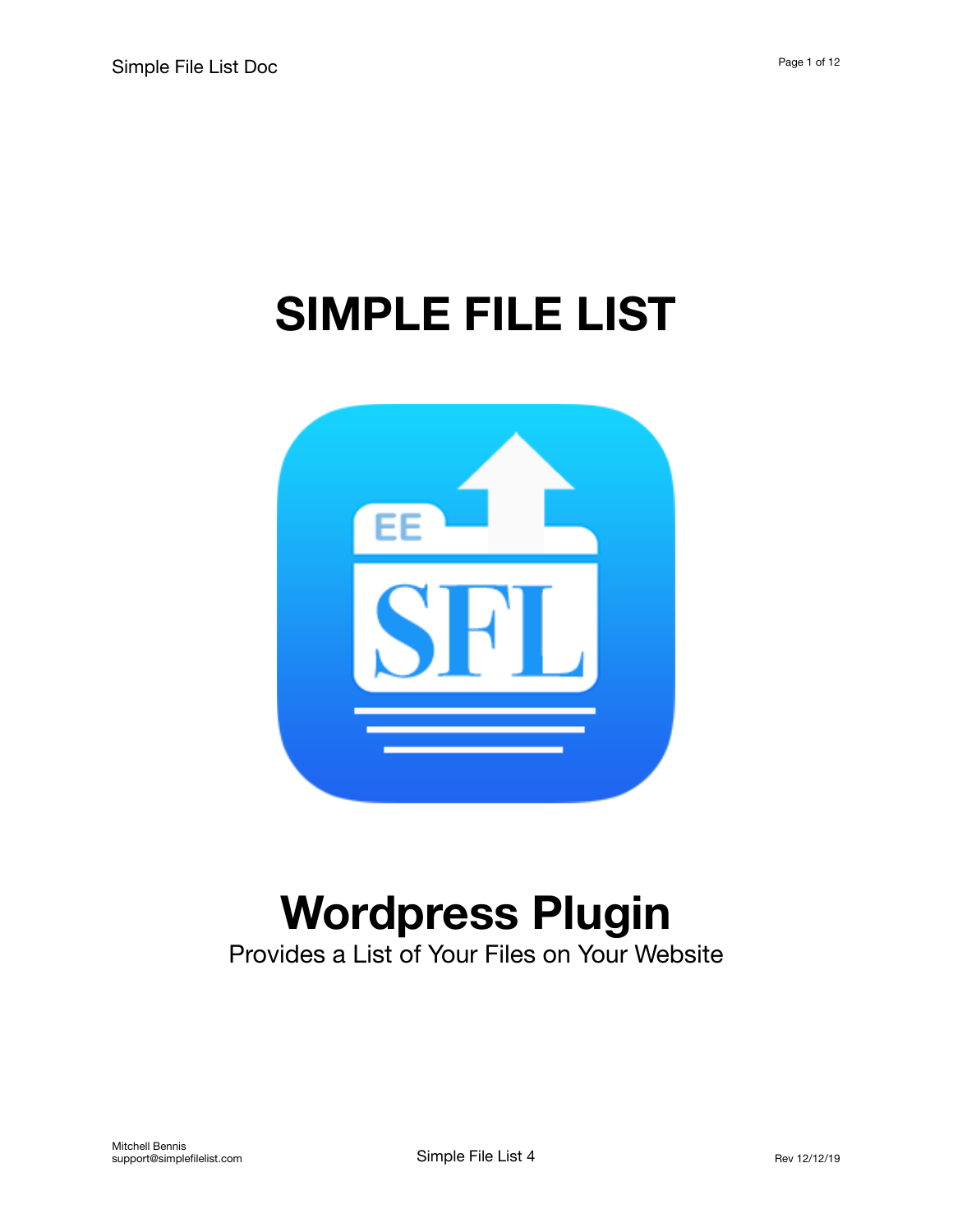#### Documentation

| <b>Main Features</b>              | 3  |
|-----------------------------------|----|
| Creating a File List              | 4  |
| <b>Settings</b>                   | 5  |
| <b>Upload Settings</b>            | 6  |
| <b>Display Settings</b>           | 7  |
| <b>Feature Settings</b>           | 8  |
| <b>Notification Settings</b>      | 9  |
| <b>Extending Simple File List</b> | 11 |
| <b>Getting Help</b>               | 12 |
| <b>Website Resources</b>          | 12 |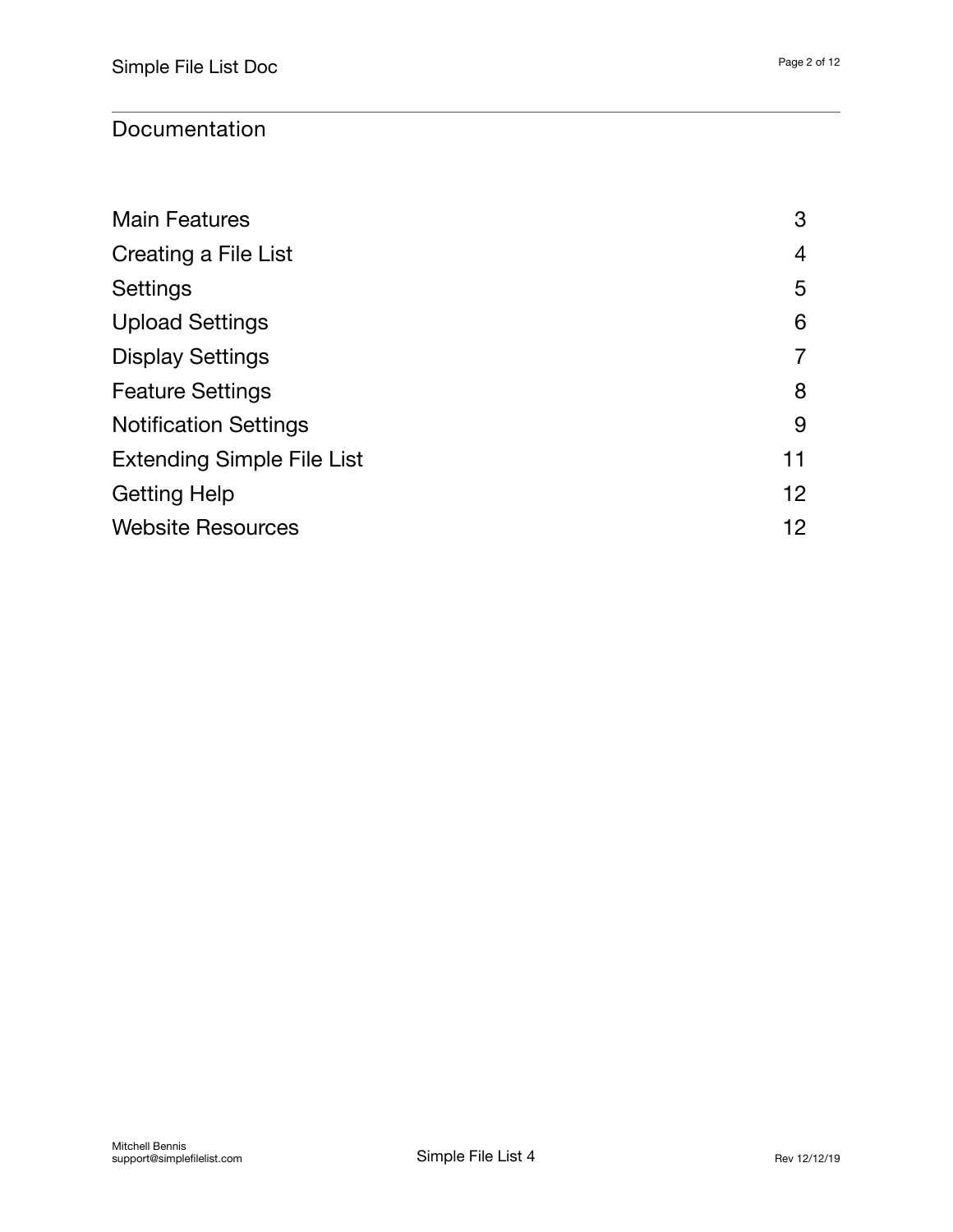## <span id="page-2-0"></span>**The File List**

Simple File List is a free plugin that gives your WordPress website a list of your files which allows your users to open and download them.

Upload and manage your files from the Admin List. Optionally, allow frontside users to upload too.

Both the Front-side List and Uploader can be shown to users based on their role; Everyone, Only Logged-in User, Only Admins or Nobody

Restrict the files allowed to specific types, limit their size and quantity per upload job.

The file list table has options to show;

file size, modification date and thumbnail columns. Thumbnail images are generated automatically for images and videos\*. Sort files by name, date, size or random.

You can also collect the uploader's name, email and description of the file(s). This can then be shown in the file list.

Files can also be assigned descriptions, which can be added from the Admin list or user uploads. Descriptions can be shown or hidden.

Use the Send option to send emails with links to selected files.

If you dare, you can give your front-side users full control over renaming, moving, sending, deleting and editing descriptions.

*\* Video thumbnail creation requires that [FFmpeg](https://www.ffmpeg.org/) be installed on your web server.* 

| <b>Thumb</b>    | $\triangle$ Name $\nabla$                           | $\triangle$ Size $\nabla$ | $\triangle$ Date $\nabla$ |
|-----------------|-----------------------------------------------------|---------------------------|---------------------------|
|                 | hurray.png<br>Open   Download                       | 8.47 KB                   | October 25, 2019          |
|                 | Christopher-L-Collins.mov<br><b>Open   Download</b> | 2.07 MB                   | October 24, 2019          |
|                 | Ice-Auger.mp4<br><b>Open   Download</b>             | 4.63 MB                   | April 25, 2019            |
|                 | Nice-Catch.jpg<br><b>Open   Download</b>            | 146.67 KB                 | April 25, 2019            |
|                 | Geek-Humor.jpg<br><b>Open   Download</b>            | 26.25 KB                  | April 25, 2019            |
|                 | Ice-Flakes.jpg<br>Open   Download                   | 161.14 KB                 | April 25, 2019            |
| <b>LOVE YOU</b> | Love.jpg<br>Open   Download                         | 39.59 KB                  | April 25, 2019            |
|                 | Star-Wars.pdf<br><b>Open   Download</b>             | 949.27 KB                 | April 25, 2019            |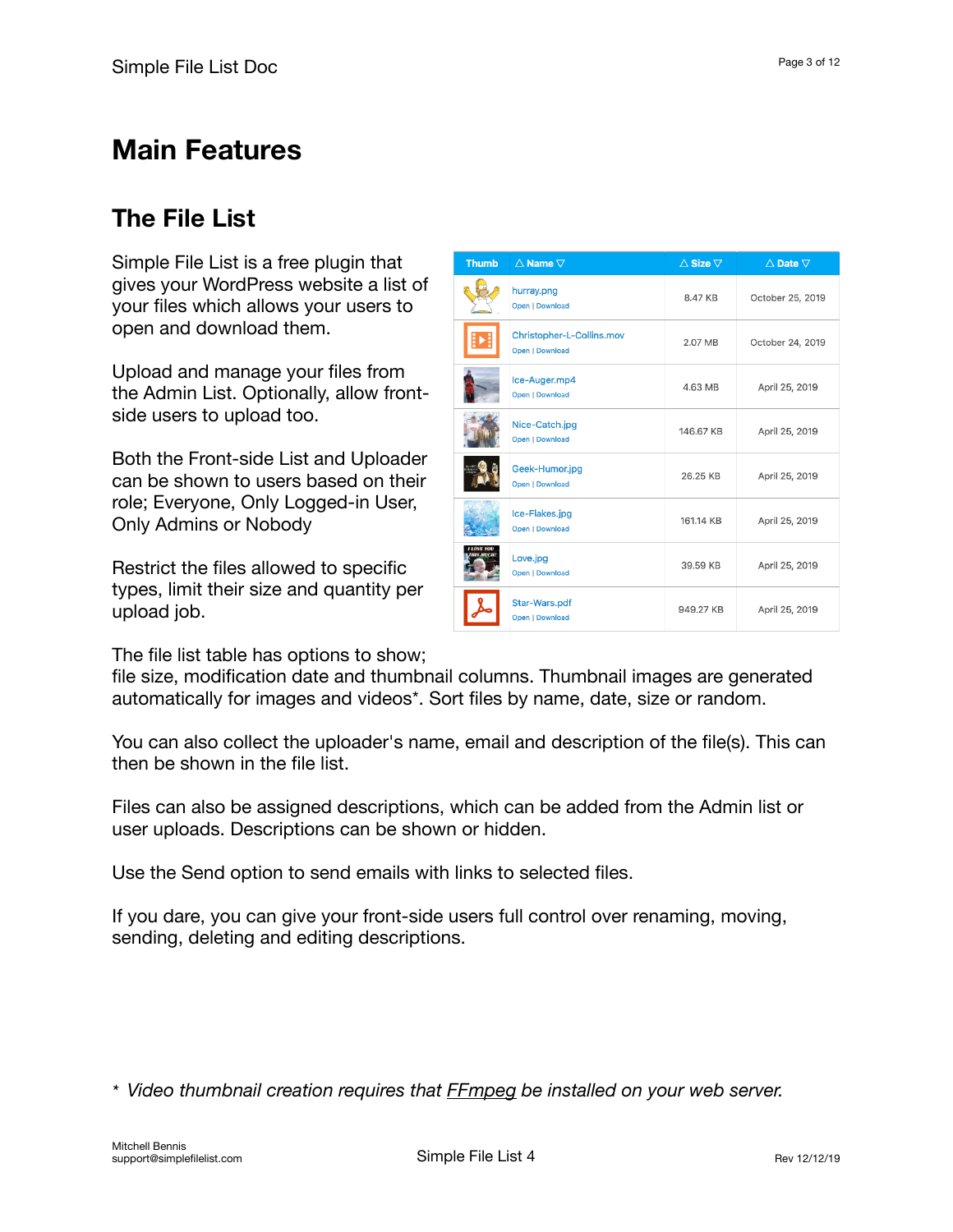# <span id="page-3-0"></span>**Creating a File List**

To create a file list, add or edit a page or post. You can also use a widget, but be sure the display options are selected to fit the smaller space. Simply paste this code and update...

#### **[eeSFL]**

You can add shortcode attributes to over-ride the plugin's settings. You can go to the Create Shortcode tab to easily create custom shortcodes, or choose to build them yourself. You can even create a new draft post/page with the shortcode in place.

| List Option         | Attribute    | Possible Values             | Example                      |
|---------------------|--------------|-----------------------------|------------------------------|
| List Visibility     | showlist     | YES / USER / ADMIN / NO     | [eeSFL showlist="USER"]      |
| Uploader Visibility | allowuploads | YES / USER / ADMIN / NO     | [eeSFL allowuploads="ADMIN"] |
| Show Thumbnail      | showthumb    | YES / NO                    | [eeSFL showthumb="YES"]      |
| Show Size           | showsize     | YES / NO                    | [eeSFL showlist="NO"]        |
| Show Date           | showdate     | YES / NO                    | [eeSFL showlist="YES"]       |
| Show Actions        | showactions  | YES / NO                    | [eeSFL showlist="NO"]        |
| Show Table Header   | showheader   | YES / NO                    | [eeSFL showlist="YES"]       |
| Hide Files          | hidename     | this-file.docx, that-folder | [eeSFL showlist="NO"]        |
| Hide File Types     | hidetype     | psd, zip, folder            | [eeSFL showlist="NO"]        |

#### Shortcode Attributes

You can also combine attributes within one shortcode.

[eeSFL allowuploads="NO" showsize="NO" hidetype="zip"]

#### Widget Shortcode Example

Create a limited file list to be used in a sidebar widget:

[eeSFL allowuploads="NO" showthumb="NO" showsize="NO" showdate="NO" showheader="NO"]

This will show a list of only file names.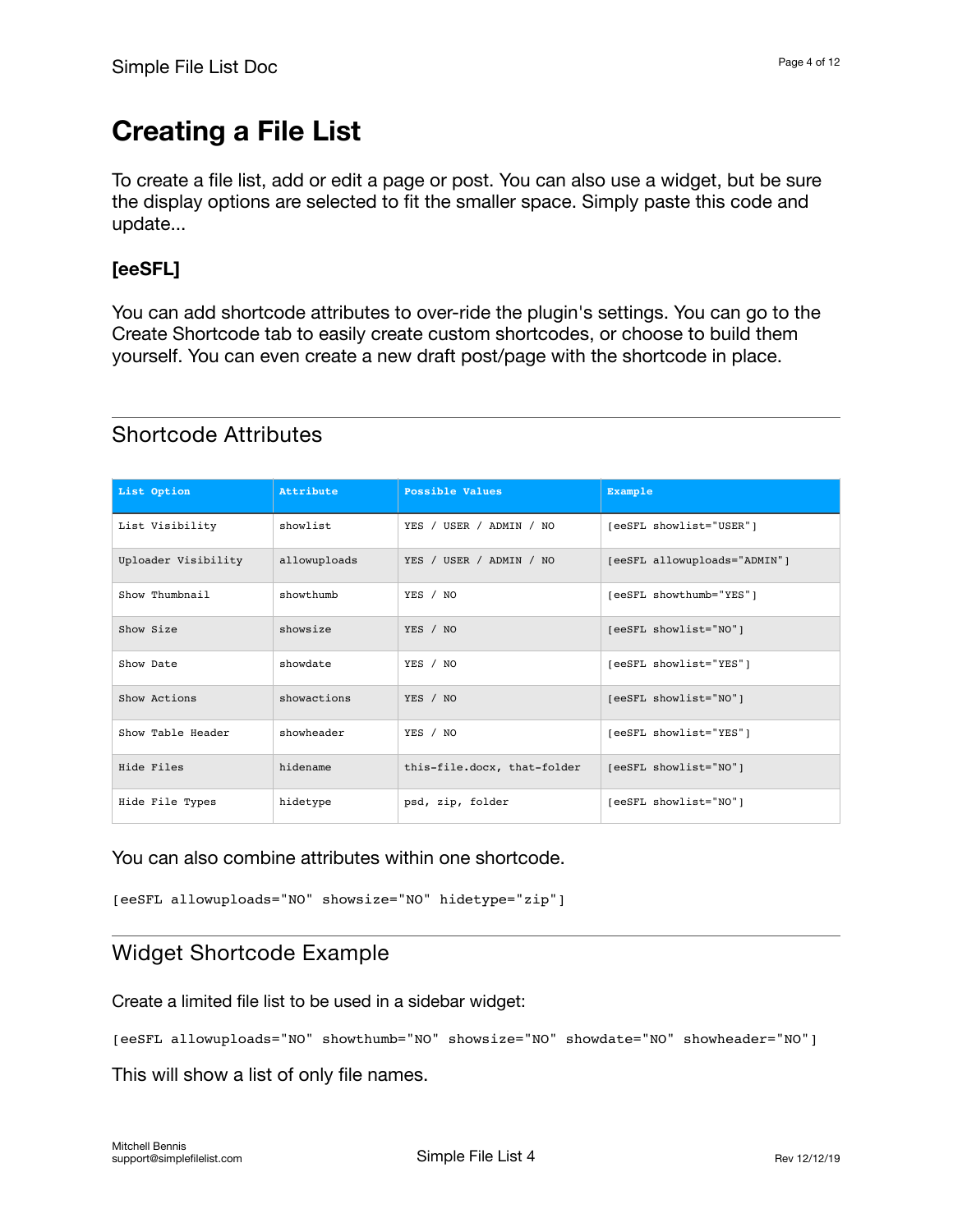# <span id="page-4-0"></span>**Settings**

## **File List Settings**

File list settings determine what information appears in your file lists.

#### **Who Can See What**

| Front-Side Display                                  | Show to Everyone                      | $\check{~}$ |
|-----------------------------------------------------|---------------------------------------|-------------|
| Determine who you will show the front-side list to. |                                       |             |
|                                                     |                                       |             |
|                                                     |                                       |             |
| <b>Back-Side Settings Access</b>                    | Show to Contributers and Above $\vee$ |             |

You can choose to show the list to everyone, only loggedin users, only Admin, or not at all.

You can also define who can see the Admin Menu. The default setting is Contributors and Above.

*To extend user control features, consider adding the User Manager extension.* 

#### **Information to Show**

#### **Information to Show**

Limit the file information to display on the front-side file list.

| Item             | Show | Label |
|------------------|------|-------|
| File Thumbnail   | ✓    | Thumb |
| File Name        |      | Name  |
| <b>File Date</b> | ✓    | Date  |
| File Size        | ✓    | Size  |
|                  |      |       |

Determine the file table columns to show or hide on the front-side file list.

The file name is always show and cannot be hidden.

### **File Sorting and Order**

| <b>File Sorting and Order</b>                                                                                                    |
|----------------------------------------------------------------------------------------------------------------------------------|
| Sort By:<br>File Date<br>$\checkmark$                                                                                            |
| Sort the list by name, date, file size, or randomly.                                                                             |
|                                                                                                                                  |
| Reverse Order: $\sqrt{\phantom{a}}\Downarrow$ Descending                                                                         |
| Check this box to reverse the default sort order.<br>The list is sorted Ascending by default: A to Z, Small to Large, Old to New |

Sort the list by name, date, file size, or randomly.

You can also sort up or down. Ascending (Going up) or Descending (Going down) (Checked)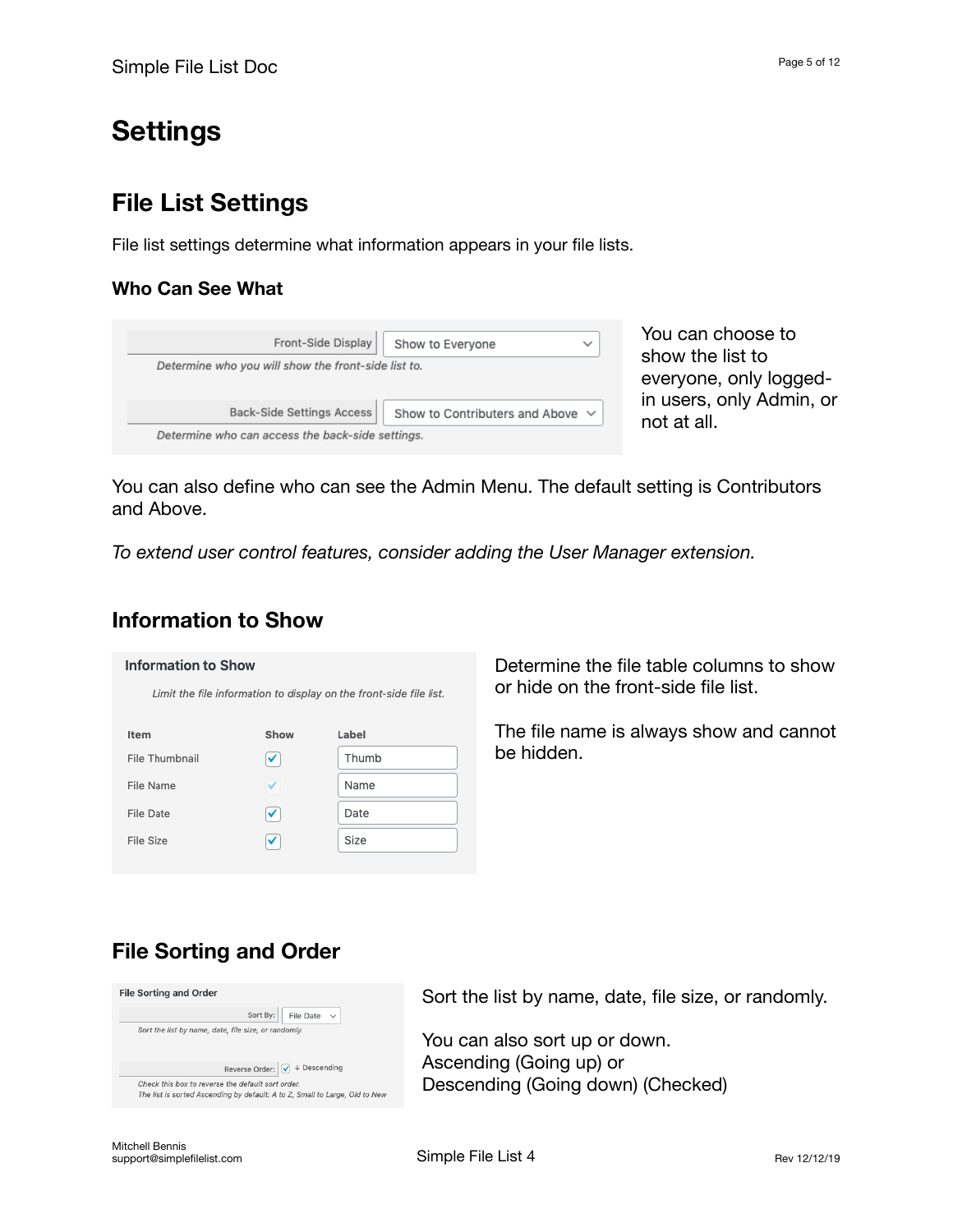#### **File List Performance**

| <b>File List Performance</b> |                                                                                                                                                                                                             |          |
|------------------------------|-------------------------------------------------------------------------------------------------------------------------------------------------------------------------------------------------------------|----------|
| Re-Scan Interval:            |                                                                                                                                                                                                             | 18 Hours |
|                              | Choose how often the file list on your disc drive is re-scanned. Set to zero to re-scan on each list page load.<br>If you use FTP or another method to upload files to your list, set the interval to zero. |          |

Simple File List scans your files at set intervals to update any changes. It then saves an array of the file information to the Wordpress database. Set the re-scan interval depending on the traffic of your website. Higher traffic, longer interval. A re-scan will happen automatically whenever a file is added or changed.

However, if you add files outside of the plugin, via FTP or File Manager, be sure to set the Re-Scan setting low, or make a point to go the Admin List and click on the Re-Scan button so Simple file List will see the new files.

## <span id="page-5-0"></span>**Upload Settings**

#### **Allow File Upload**



Allow anyone to upload, only logged-in users, administrators or nobody.

#### **Upload Limit**

| Upload Limit   10 | $\mathbf{A}$                                                     |
|-------------------|------------------------------------------------------------------|
|                   | The maximum number of files that may be uploaded per submission. |

The maximum number of files that may be uploaded per submission.

#### **Maximum File Size**

| Maximum File Size (MB):   256                               | $\stackrel{\scriptscriptstyle\wedge}{\scriptscriptstyle\vee}$ |
|-------------------------------------------------------------|---------------------------------------------------------------|
| Your hosting limits the maximum file upload size to 256 MB. |                                                               |

The maximum file size allowed will be detected and set. You can lower this if needed.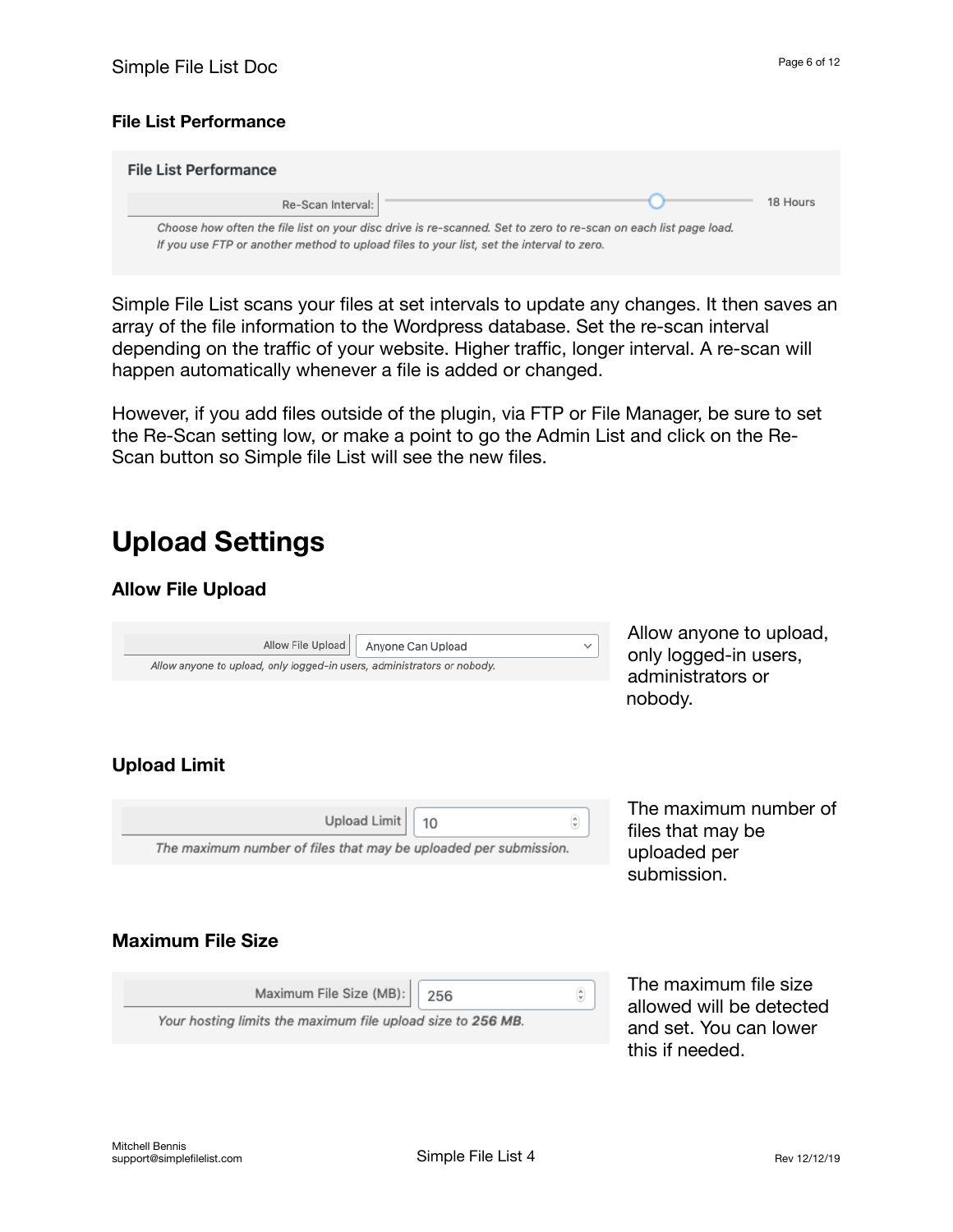#### **Allowed File Types**

| Allowed File Types:                                                                | Only use<br>file types     |
|------------------------------------------------------------------------------------|----------------------------|
| gif, jpg, jpeg, png, tif, pdf, wav, wmv, wma, avi, mov, mp4, m4v, mp3, zip         | vou<br>absolutely<br>need. |
| Only use the file types you absolutely need, such as jpg, jpeg, png, pdf, mp4, etc |                            |

Common File Types:

- Images: gif, jpg, jpeg, png, tif, pdf
- Documents: doc. docx, ppt, txt, rtx
- Audio: wav, wmv, wma, avi
- Video: mov, mp4, m4v, mp3

Display the file description below the file name.

• Archives: zip, dmg

*Simple File List will not allow for certain potentially dangerous file types.*

# <span id="page-6-0"></span>**Display Settings**

#### **Preserve Spaces**

| File Name Spaces<br>Preserve Spaces:<br>Spaces in file names are replaced with hyphens in order to make the URL legal.<br>This setting will revert this action for display. | Normally spaces in file<br>names are replaced<br>with hyphens. This<br>setting will revert this |
|-----------------------------------------------------------------------------------------------------------------------------------------------------------------------------|-------------------------------------------------------------------------------------------------|
| <b>Show File Description</b>                                                                                                                                                | action for display.                                                                             |
| Description of the file<br>Show File Description:                                                                                                                           | Show the file description below<br>the file name.                                               |

*If the uploader information was gathered, the name (linked to their email address) will also be shown.* 

#### **Show File Actions**

|                                                                    | Show File Actions: O Open   Download | Show file action links (Open, |
|--------------------------------------------------------------------|--------------------------------------|-------------------------------|
| Show file action links below each file name on the front-side list |                                      |                               |
| וווטט.ופטוווקוווסוווסטי                                            |                                      | Rev 12/12/19                  |

the file types absolutely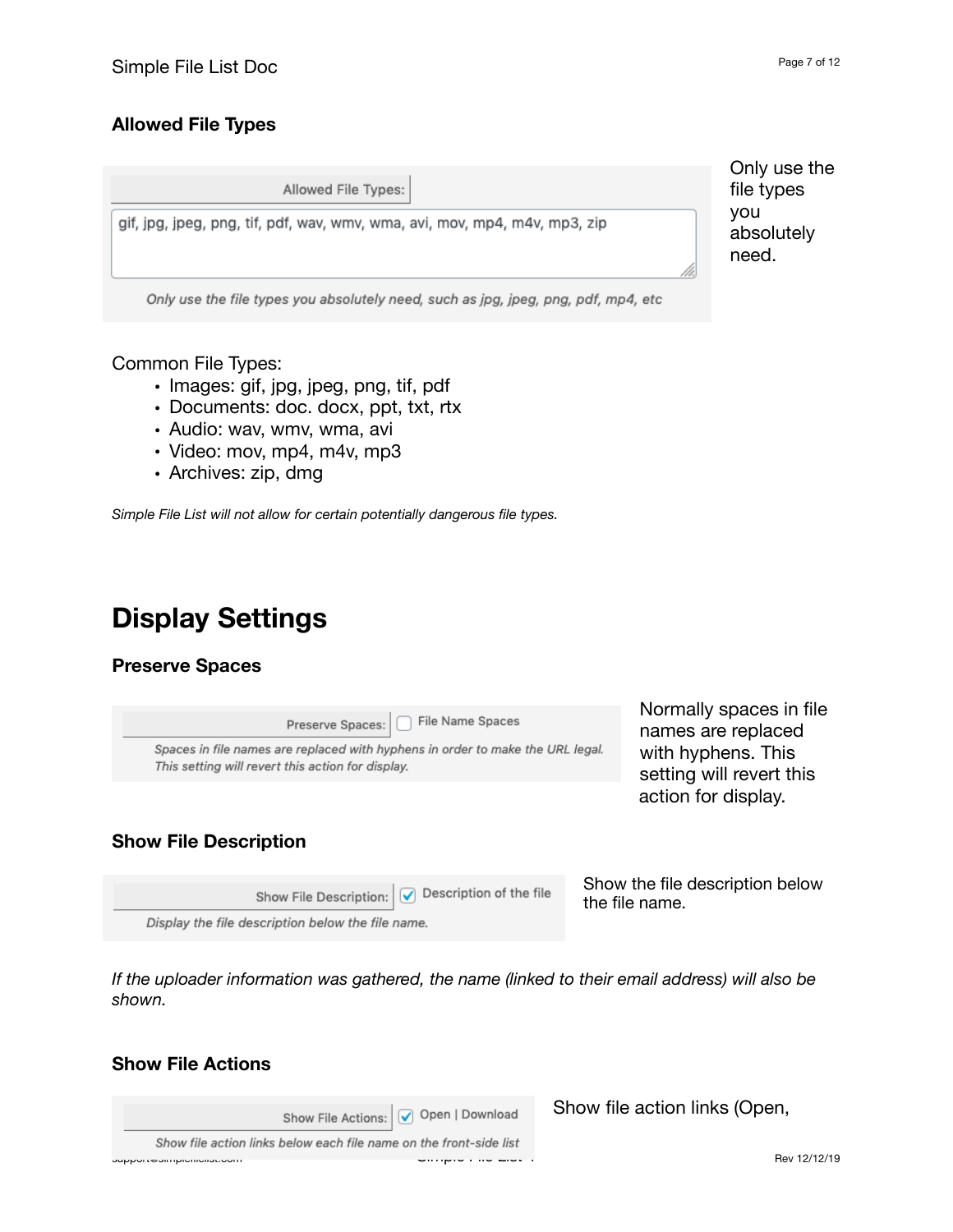Download, Send) below each file name on the front-side list.

#### **Show Extension**

Show or hide the file extension.  $\sqrt{\phantom{a}}$  File Type Show Extension:  $($  .jpg  $)$ Show or hide the file extension. **Show Header** Show the table header above  $\sqrt{\phantom{a}}$  Show the table header Show Header: the file list or not. Often it's Show the table header above the file list or not. better to not show the table header in some cases.

#### **Show Upload Limits**

Show the user file size, Show Upload Limits:  $\boxed{\checkmark}$  Show the upload limitations number and file type settings, or not. Maybe Show the user file size, number and file type restrictions. you can do better.

## <span id="page-7-0"></span>**Feature Settings**

#### **Get Submitter Information**

Get name, email and description Get Submitter Information: Display a form which must be filled out before a file is uploaded. Submissions are included within the upload notification email and added to the file details.

Display a form which must be filled out before a file is uploaded. Get the file owner's name, email and description. Submissions are included within the upload notification email and added to the file details, which can be shown along with the file.

#### **Show Submitter Info**

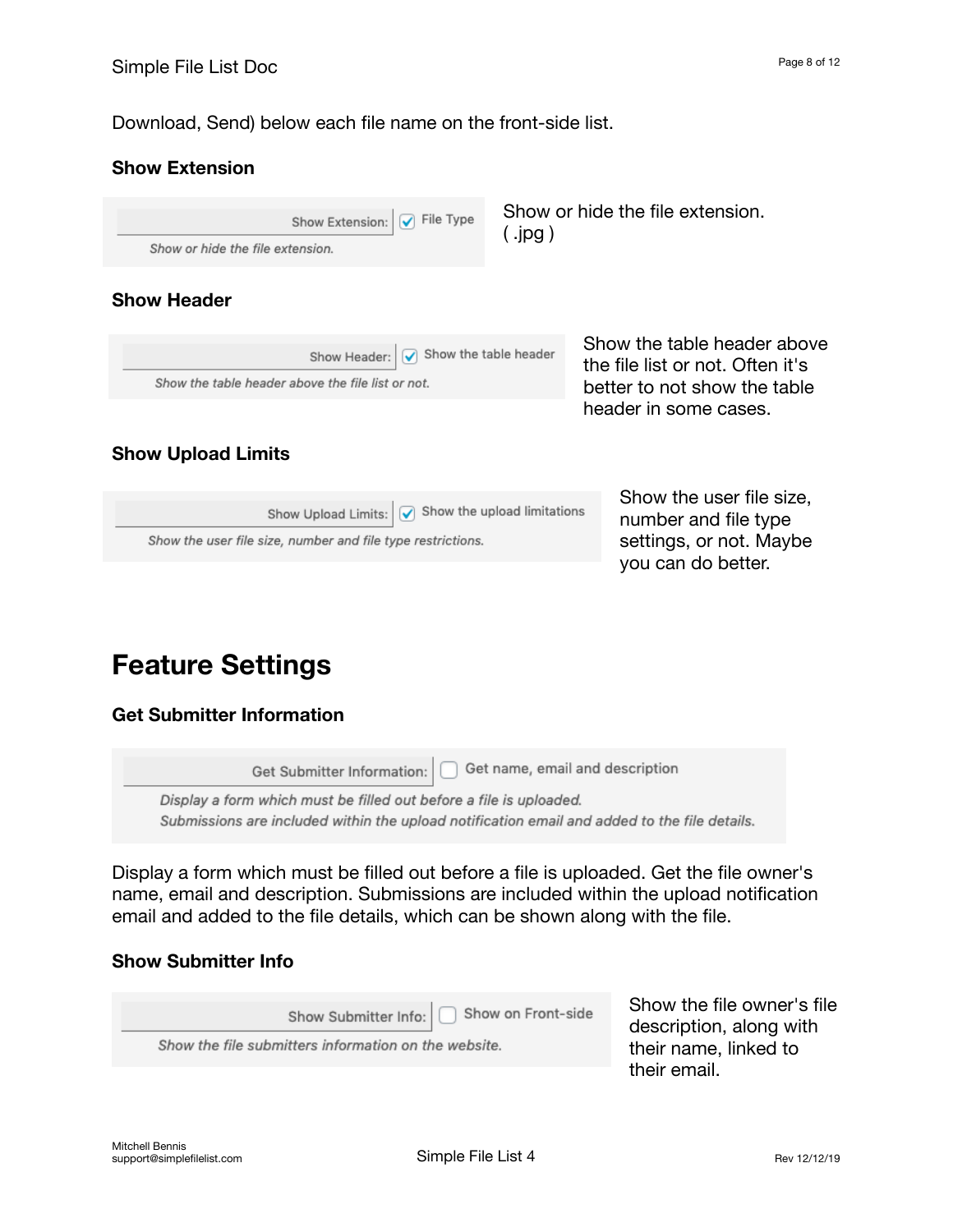#### **Allow File Sending**

| Allow File Sending: V Send via Email<br>Allow front-side users to email links to files. | Allow front-side users to<br>email links to a file, or<br>files, to another person,<br>or people. |
|-----------------------------------------------------------------------------------------|---------------------------------------------------------------------------------------------------|
|                                                                                         |                                                                                                   |

#### **Front-Side Manage**

| Front-Side Manage:     Use with Caution                        |
|----------------------------------------------------------------|
| Allow file editing and deletion on the front side of the site. |

#### Use with Caution

Allow file editing and deletion on the front side of the site.

*Ensure that your File List is protected appropriately by password or user access.* 

## <span id="page-8-0"></span>**Notification Settings**

If selected, each time a file is uploaded on the front-side of your website, an email will be sent to the address below.

#### **Send Notification**

| Send Notification: V<br>Send an email notification when a file is uploaded on the front-side of the website. | Send an email<br>notice when a file is<br>uploaded via |  |
|--------------------------------------------------------------------------------------------------------------|--------------------------------------------------------|--|
|                                                                                                              | website's front-side.                                  |  |
| <b>Notice Email</b>                                                                                          |                                                        |  |

|                                                                                                 | Notice Email:   mitch@elementengage.com |  |  |
|-------------------------------------------------------------------------------------------------|-----------------------------------------|--|--|
| Send an email whenever a file is uploaded or changed. Separate multiple addresses with a comma. |                                         |  |  |

This is the address the notice is sent to. Separate multiple addresses with a comma.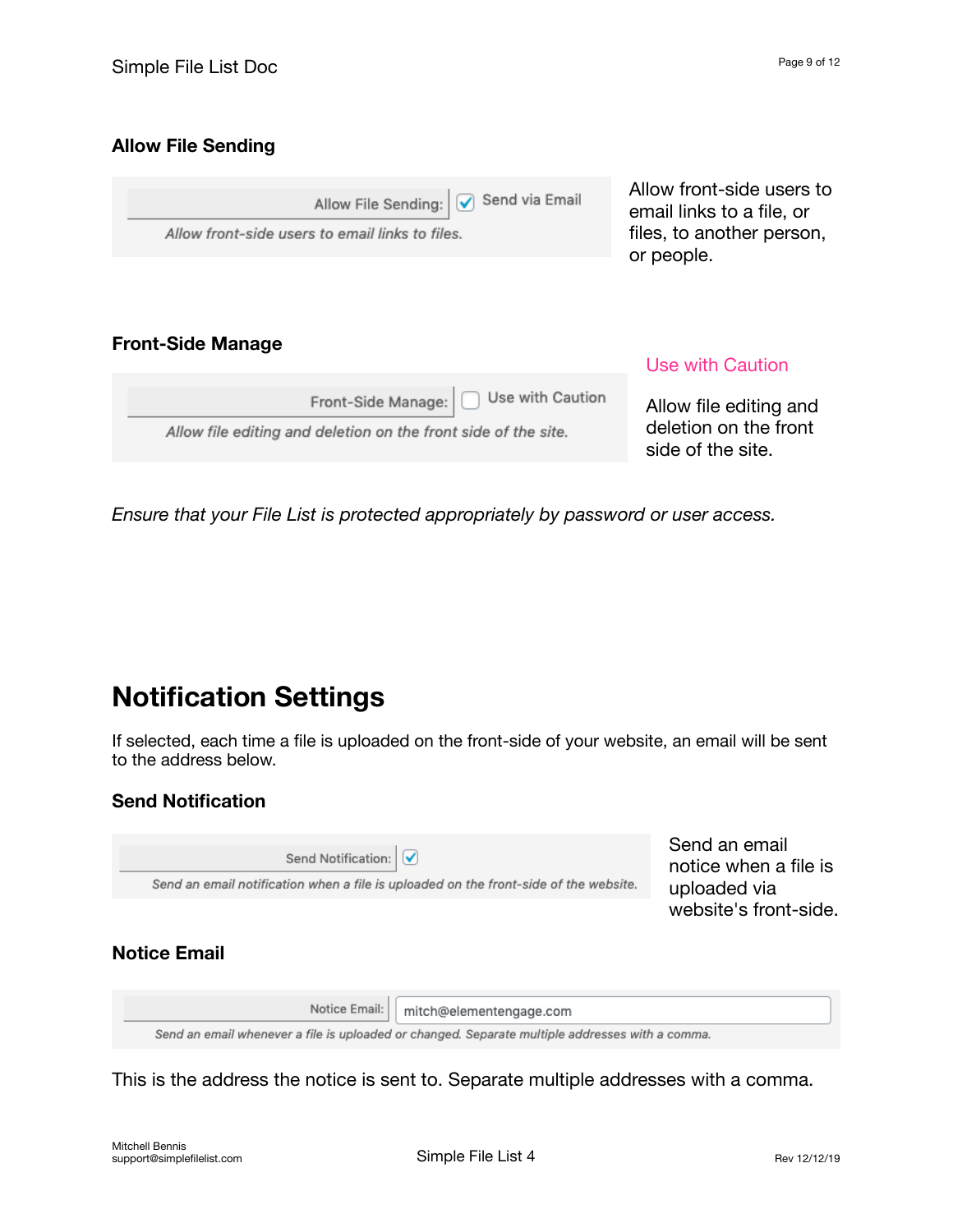#### **Copy to Email**

|                          | Copy to Email:   support@simplefilelist.com |  |
|--------------------------|---------------------------------------------|--|
| Copy notice emails here. |                                             |  |

Send a copy of each notice email to this address. Separate multiple addresses with a comma.

#### **Blind Copy to Email**

|                                | Blind Copy to Email:   my.name@email.com |
|--------------------------------|------------------------------------------|
| Blind copy notice emails here. |                                          |

Blind copy notice emails here. None of the recipients will know this address was copied. It's devious.

#### **Message Options**

#### **Sender Email**

|                                              | Sender Email:   mail@elementengage.com |  |  |
|----------------------------------------------|----------------------------------------|--|--|
| The notification message's reply-to address. |                                        |  |  |

If someone replies to a notification message, it will go to this address.

*TIP - If the Sender address is a real active email account on your web server, and matches the domain of your website, it will help ensure message delivery and protect your domain from blacklisting.* 

#### **Sender Name**

| Sender Name:   EE Mitch             |  |
|-------------------------------------|--|
| The visible name in the From field. |  |

The visible name in the From field.

#### **Notification Subject**

|                                               | Notification Subject:   File Upload Notice |              |
|-----------------------------------------------|--------------------------------------------|--------------|
| The notification email subject line.          |                                            |              |
| Mitchell Bennis<br>support@simplefilelist.com | Simple File List 4                         | Rev 12/12/19 |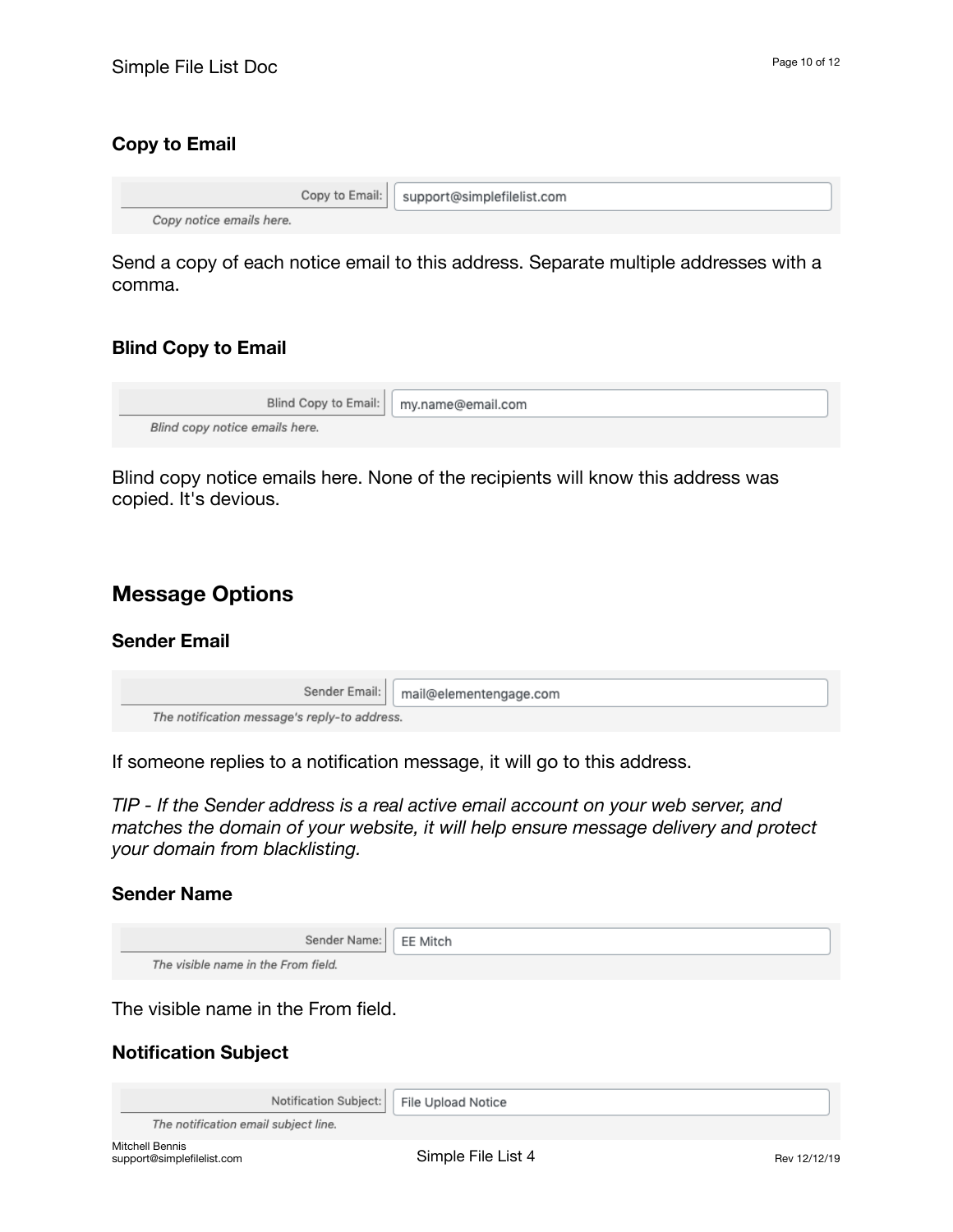The notification email subject line.

#### **Message Text**

| Message Text: | Greetings,                                                     |
|---------------|----------------------------------------------------------------|
|               | You should know that a file has been uploaded to your website. |
|               | [file-list]                                                    |
|               | on                                                             |
|               | [web-page]                                                     |
|               |                                                                |
|               | ///.                                                           |

This will be the text for the file upload notification messages. To insert file information and link, use this shortcode: **[file-list]** To insert a link pointing to the file list, use this shortcode: **[web-page]**

# <span id="page-10-0"></span>**Extending Simple File List**

The free version of Simple File List provides the base features needed to post a basic list of your files. However, if you need more organizational features or have a large number of files you may add one or more feature extensions.

Updating extension plugins to newer versions works just like other Wordpress plugins.

### **Folder Support**

This extension adds allows you to create sub-folders within your file list. It is designed to provide basic file organization and folder-specific file lists.

- Create unlimited levels of sub-folders.
- Use the shortcode attribute to display specific folders wherever you like. [eeSFL showfolder="My-Files/These-Files"]
- Display different folders in different places on your site.
- Show several different folders on the same page or within widgets.
- Front-side users cannot navigate above the sub-folder you specify.
- Breadcrumb navigation indicates where you are in the folder hierarchy.
- Easily rename, move, edit or delete any folder.
- Optionally calculate and display folder sizes.